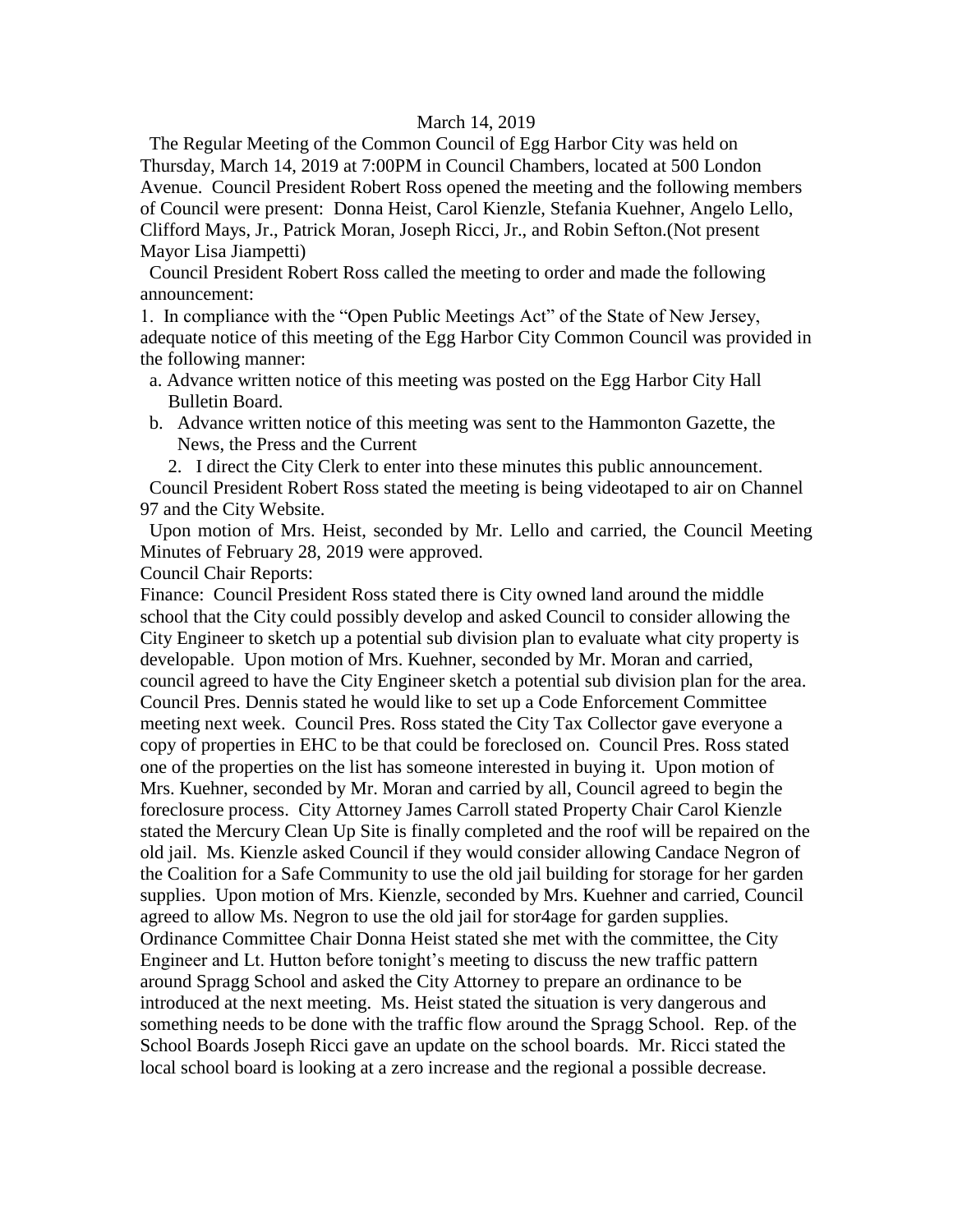EHC Police Department: Lt. Hutton gave an update on the EHCPD. Council Members expressed concerns with vehicles not stopping at the stop sign at Havana and Diesterweg, speeding on Arago Street, trash in Rotary Park and questionable activity in Lincoln Park in the morning.

CFO Report: Jodi Kahn stated the budget is being introduced tonight and there were a few changes from what was discussed. Ms. Kahn went over the changes with council. City Clerk Report: Meg Steeb stated EHC with host the Atlantic County Freeholder Meeting on June 18, 2019 at 4pm. Ms. Steeb made Council aware of a resolution that is being authorized in surrounding municipalities in regards to when the Governor of NJ declares a "State of Emergency" that he or she does so via County and not state-wide in the event a certain County may not be affected. After discussion and deliberation, upon motion of Mrs. Kienzle, seconded by Mrs. Heist and carried, Resolution #60-2019 was approved.

### RESOLUTION #60-2019 STATE OF EMERGENCY

City Attorney Report:

Engineer Report: City Engineer Ryan McGowan gave on update on City Projects. Mr. McGowan spoke about ways to alleviate vehicles from speeding on Irving Street. Mr. McGowan stated speed pumps and all way stops are a possible solution to ensure pedestrian safety. Upon motion of Mrs. Kuehner, seconded by Mr. Lello and carried, council agreed to have the four way stops incorporated into the new traffic ordinance being prepared by the City Attorney.

Introduce Ordinance:

#### ORDINANCE #4-2019

# EXCEED THE MUNICIPAL BUDGET APPROPRIATION LIMITS AND TO ESTABLISH A CAP BANK

 Upon motion of Mr. Lello, seconded by Mrs. Kienzle and carried, Ordinance #4-2019, attached hereto and made a part of these minutes was introduced and passed first reading. Upon motion of Mrs. Kuehner, seconded by Mrs. Heist and carried, the Introduction of Ordinance #4-2019 will be advertised in the Hammonton Gazette on March 20, 2019 for a Public Hearing on March 28, 2019.

 Upon motion of Mrs. Kuehner, seconded by Mrs. Heist and carried by a roll call vote, Resolution #61-2019, attached hereto and made a part of these minutes was approved.(Heist-yes,Kienzle-yes,Kuehner-yes,Lello-yes,Mays-yes,Moran-yes,Ricciyes,Sefton-yes,Ross-yes)

# RESOLUTION #61-2019 RESERVE FOR UNCOLLECTED TAXES APPROPRIATION THREE-YEAR AVERAGE COLLECTION ATE-2019 MUNICIPAL BUDGET

 Upon motion of Mrs. Kuehner, seconded by Mrs. Kienzle and carried by a roll call vote, Resolution #62-2019, attached hereto and made a part of these minutes was approved.(Heist-yes,Kienzle-yes,Kuehner-yes,Lello-yes,Mays-yes,Moran-yes,Ricciyes,Sefton-yes,Ross-yes)

> RESOLUTION #62-2019 INTRODUCE THE 2019 BUDGET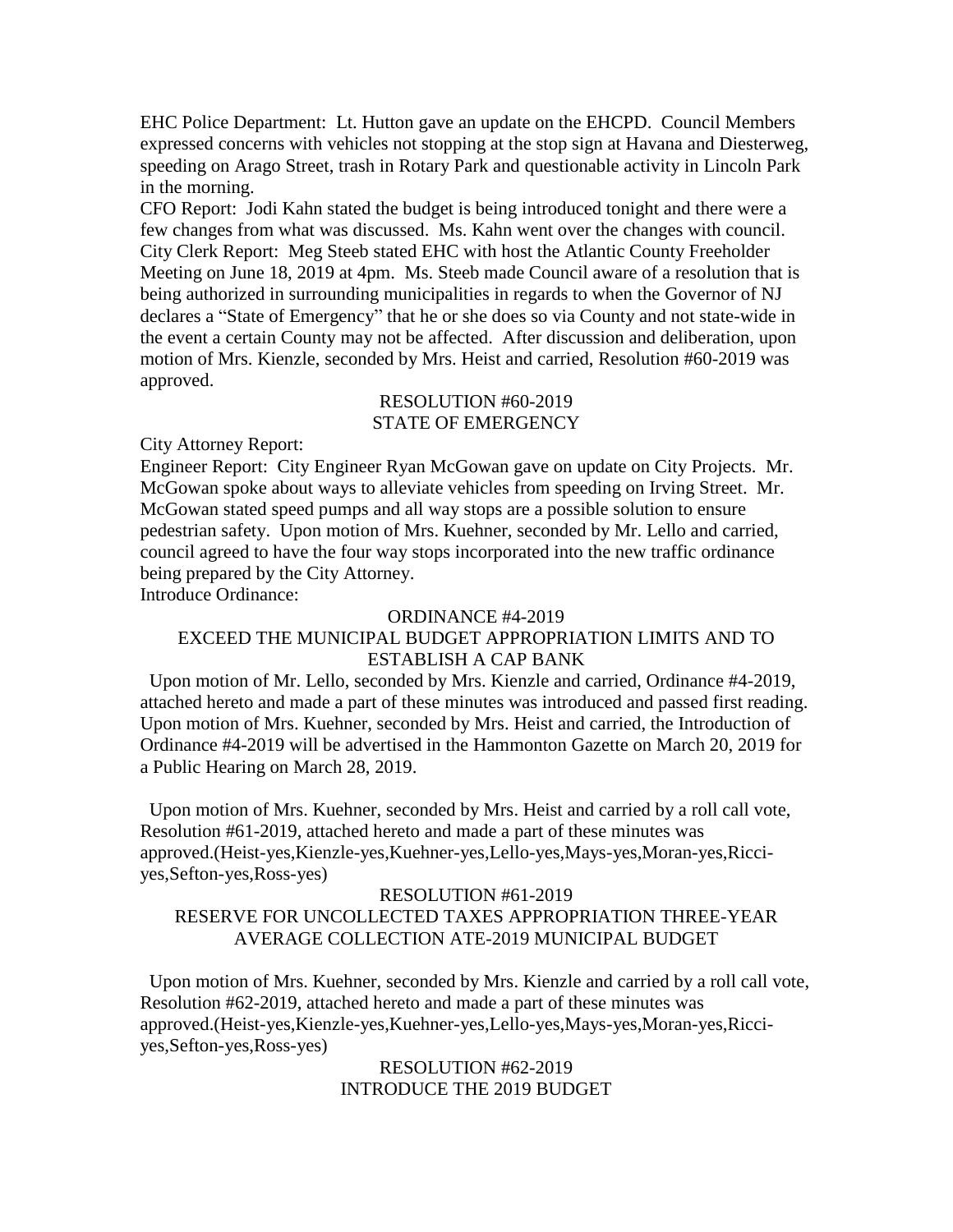Upon motion of Mrs. Kuehner, seconded by Mrs. Heist and carried by a roll call vote, Resolution #63-2019 attached hereto and made a part of these minu8tes was approved.(Heist-yes,Kienzle-yes,Kuehner-yes,Lello-yes,Mays-yes,Moran-yes,Ricciyes,Sefton-yes,Ross-yes)

## RESOLUTION #63-2019 AUTHORIZE THE AWARD OF A NON-FAIR AND OPEN CONTRACT FOR MUNICIPAL WATER VALVE EXERCISING

 Upon motion of Mrs. Heist, seconded by Mrs. Kuehner and carried, Resolution #64- 2019, attached hereto and made a part of these minutes was approved. RESOLUTION #64-2019 AUTHORIZING THE USE OF THE INTERNAL REVENUE SRVICES 2019 STANDARD BUSINESS MILEAGE OF 58 CENTS PER MILE

 Upon motion of Mr. Moran, seconded by Mrs. Heist and carried, Resolution #65-2019 attached hereto and made a part of these minutes was approved.

RESOLUTION #65-2019 AUTHORIZING ROADWAY SOLICITATION EHC FIRE DEPT.LADIES AUX

 Upon motion of Mrs. Kuehner, seconded by Mr. Lello and carried, Resolution #66-2019 attached hereto and made a part of these minutes was approved.

### RESOLUTION #66-2019 AUTHORIZING ROADWAY SOLICITATION EHC FIRE DEPT.

 Upon motion of Mrs. Heist, seconded by Mrs. Kuehner and carried, Resolution #67- 2019 attached hereto and made a part of these minutes was approved. RESOLUTION #67-2019 AUTHORIZING ROADWAY SOLICITATION EHC FIRE DEPT.

Introduce Ordinance:

## ORDINANCE #5-2019 AMENDING AND SUPPLEMENTING CHAPTER 255 SECTION 14 ENTITLED "CHARGES FOR WATER AND SEWER SERVICES" OF THE CODE OF EHC

 Upon motion of Mrs. Kuehner, seconded by Mrs. Heist and carried, Ordinance #5-2019, attached hereto and made a part of these minutes was introduced and passed first reading. Upon motion of Mrs. Kuehner, seconded by Mr. Moran and carried, the Introduction of Ordinance #5-2019 will be advertised in the Hammonton Gazette on March 20, 2019 for a Public Hearing on March 28, 2019.

Public Hearing:

### ORDINANCE #3-2019 SALARY ORDINANCE RANGE AMENDMENT